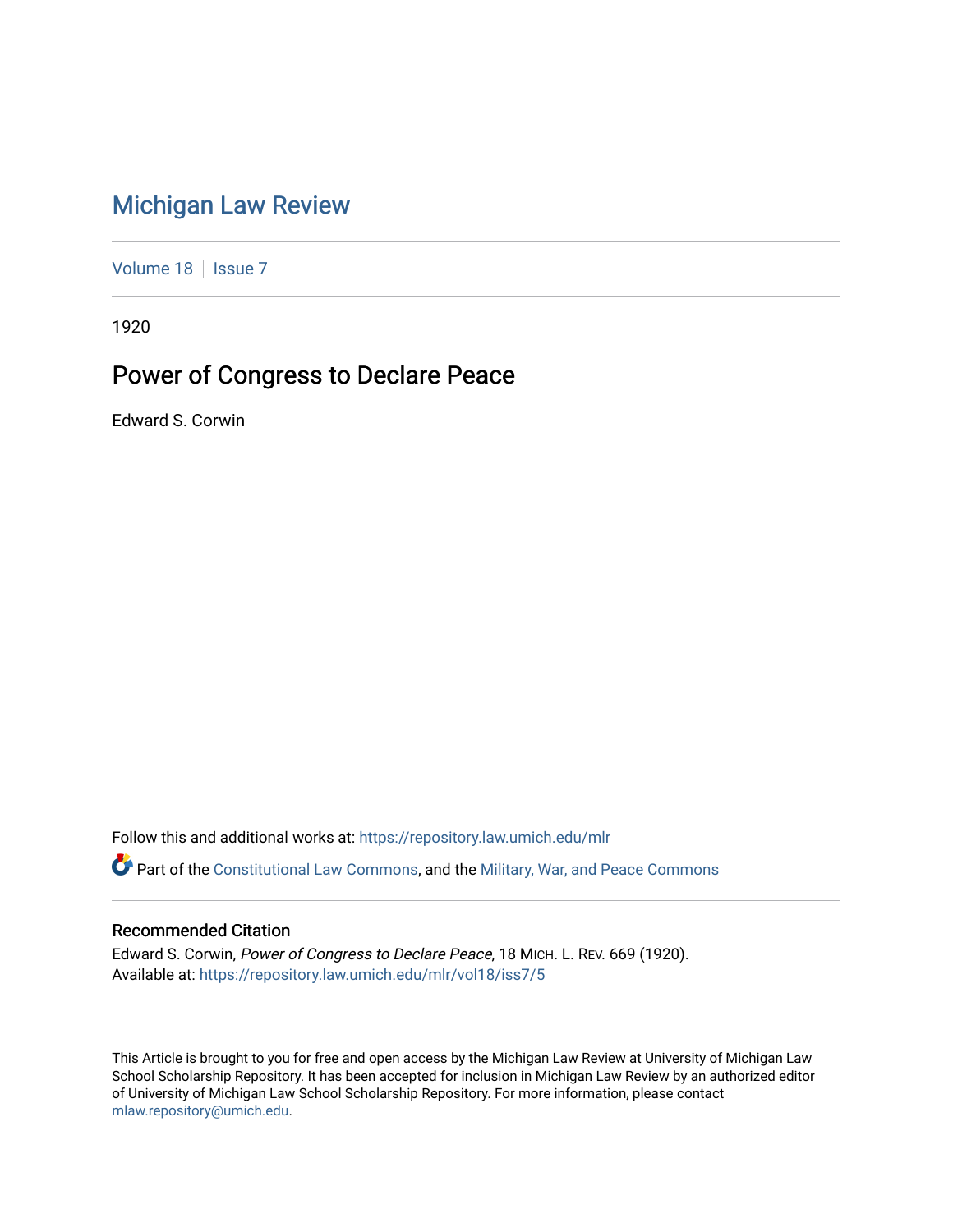## THE POWER OF **CONGRESS** TO DECLARE **PEACE**

I N the course of the discussion which has been aroused in Congress by the proposal to declare hostilities with Germany at an end by joint resolution, Senator Thomas of Colorado has brought forward evidence showing that on one occasion the Convention which framed the Constitution voted down unanimously a motion to vest Congress with the power to "make peace." This evidence is good so far as it goes, but it does not support all of Senator Thomas's deductions from it, nor indeed has he given an altogether complete account of it. The proposal in question was made and rejected by the Convention on August 17, 1787.<sup>1</sup> One ground for its rejection was that the making of peace would naturally fall, not to the Executive, as Senator Thomas would have it, but to the treaty-making body, which was, by the plan at that date before the Convention, the Senate alone.2 And the principal argument which was offered against the proposal Senator Thomas ignores altogether. It was the argument made by Ellsworth and repeated by Madison, that "it should be more easy to get out of war than into it"--the obvious deduction being that the, making of peace ought therefore to be lodged with a less cumbersome body than Congress. Convention were apparently unacquainted with the "single-track mind" !

There are certain facts, of course, which anybody who has ever read the Constitution would not think of denying in discussing Mr. Porter's resolution to declare war with Germany at an end.<sup>8</sup> One

"Section *2:* That in the interpretation of any provision relating to the date of the termination of the present war, or of the present or existing emergency in any acts of Congress, joint resolutions or proclamations of the President containing provisions con tingent upon the date of the termination of the war, or of the present or existing emergency, the date when this resolution becomes effective **shall** be construed' and treated as the date of the termination of the war, or of the present or existing emergency, notwithstanding any provision in any act of Congress or joint resolution providing any other mode of determination of the date **of** the termination of the war, or of the present or existing emergency.

"Section **3:** That, with a view to securing reciprocal trade with the German Government and its nationals, and for this purpose, it is hereby provided that unless within

**<sup>1</sup>pAtRAD,** RECORMs **OF THE FEDERAL CONVENTIOr,** II, **Pp. 318-319.**

**<sup>2</sup> The** President was not made a part of the treaty-making body till September 7th: *Op. cit.,* II, **538.**

**<sup>\*</sup>The-text** of the Parker Resolution is as follows: "Whereas the President of the United States in the performance of his constitutional duty to give to Congress information of the state of **the** Union has advised Congress that the war with the Imperial German Government has ended, resolved **by** the Senate and the House of Representatives of the United States of America in Congress assembled, that the state of war declared to exist between the Imperial German Government and the people of the United States **by** a joint resolution of Congress, approved April **6, 1917,** is hereby declared at an end.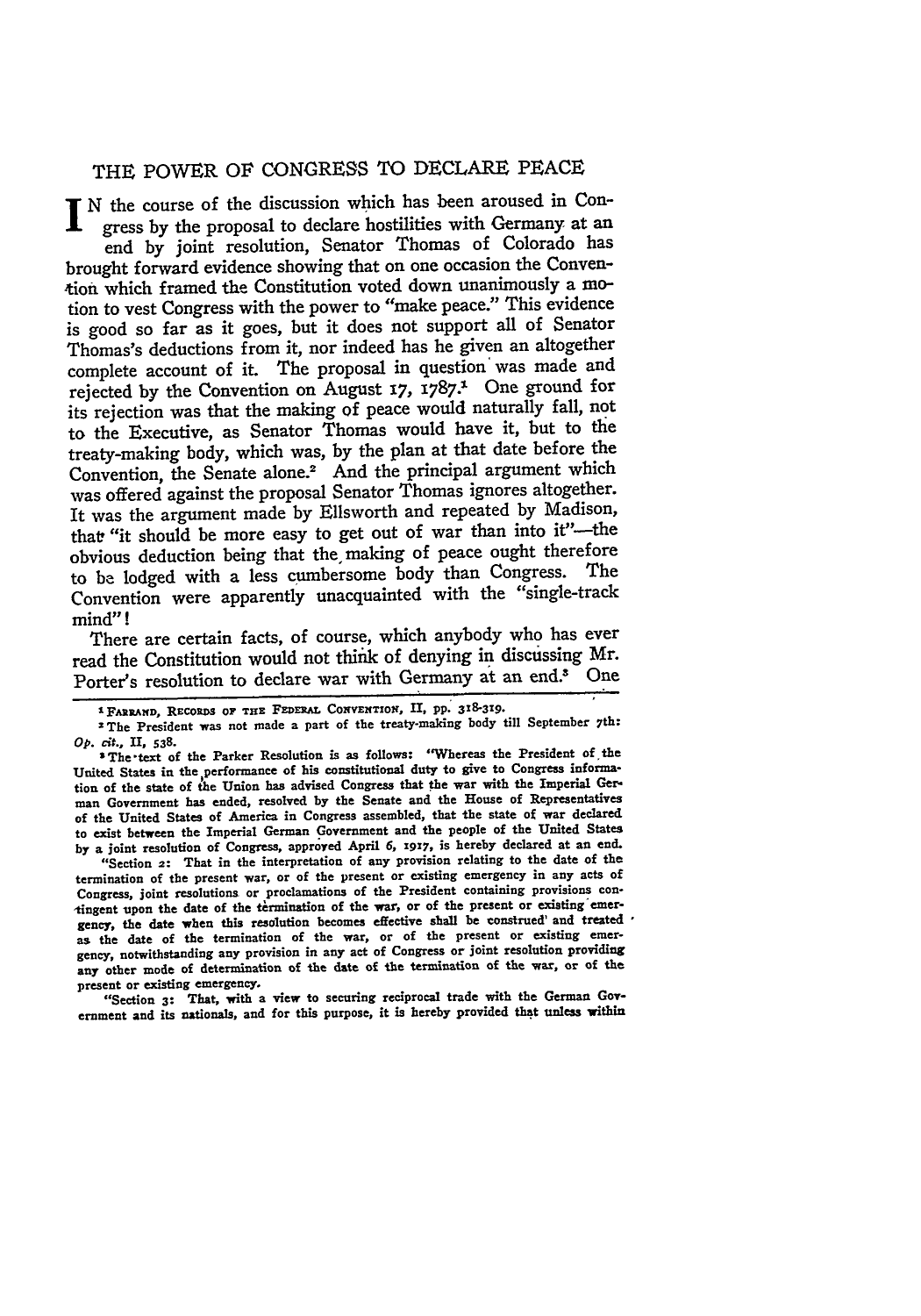is that the Constitution does not specifically vest Congress with the right to make peace. Another is that peace in the international sense, and binding both parties to the war thus concluded, may be made by treaty, and therefore, on the part of the United States, by the President and Senate. Still another is that since treaties are "law of the land," a treaty of peace duly made and ratified would

forty-five days from the date when this resolution becomes effective the German Government shall duly notify the President of the United States that it has declared a termination of the war with the United States and that it waives and renounces on behalf of iself and its nationals any claim, demand, right or benefit against the United States, or its nationals, that it or they would not have the right to assert bad the United States ratified the Treaty of Versailles, the President of the Unied States shall have the power, and it shall be his duty, to proclaim the fact that the German Government has **not** given the notification hereinbefore mentioned and thereupon and until the President shall have proclaimed the receipt of such notification, commercial intercourse between the United States and Germany and the making of loans or credits, and the furnishing of financial assistance or supplies to the German Government or the inhabitants of Germany, directly or indirectly, **by** the Government or the inhabitants of the United States, shall, except with the license of the President, be prohibited.

"Section 4: That whoever shall willfully violate the foregoing prohibition, whenever the same shall be in force, shall upon conviction be fined not more than **\$o,ooo,** or, if a natural person, imprisoned for not more than two years, or both; and the officer, director or agent of any corporation who knowingly participates in such violation shall be punished by a like fine, imprisonment, or both, and any property, funds, securities, papers or other articles or documents, or any vessel, together with her tackle, apparel, furniture and equipment, concerned in such violation, shall be forfeited to the United States.

"Section **5:** That nothing herein contained shall be construed as a waiver **by** the United States of its rights, privileges, indemnities, reparations or advantages to which the United States has become entitled under the terms of the armistice signed November **ii, zix8,** or which were acquired-by or are in the possession **of** the United States **by,** reason of its participation in the war or otherwise; and all fines, forfeitures, penalties and seizures imposed or made **by** the United States are hereby ratified, confirmed and maintained."

Since the text of this article was written, the Parker Resolution has passed the House and gone to the Senate, where it has been displaced by the Foreign Relations Committee with the Knox Resolution. This latter document reads as follows:

"Joint resolution repealing the joint resolution of April 6, 1917, declaring a state of war to exist between the United States and Germany, and the joint resolution of December **7, 1917,** declaring that a state of war exists between the United States and the Austro-Htlngarian Government.

**.** "Resolved **by** the Senate and House of Representatives of the United States **of** America, in Congress assembled, that the joint resolution of Congress passed April **6, 1917,** declaring a state of war to exist between the Imperial German Government and the Government and people of the United States, and making provisions to prosecute the same, be, and the same is hereby repealed, and said state of war is hereby declared at **an** end:

"Provided, however, that all property of the Imperial German Government or its sucessor or successors, and of all German nationals which **was** on April **6, x9x7,** in **or** has since that date come into the possession or under control of the Government **of** the United States or of any of its officers agents or employes, from any source or by any agency whatsoever, shall be retained **by** the United States and no disposition thereof made, except as shall specifically be hereafter provided **by** Congress, until such time as the German Government has **by** treaty-with the United States, ratification whereof is to **ne** made **by** and with the advice and consent of the Senate, made suitable provisions for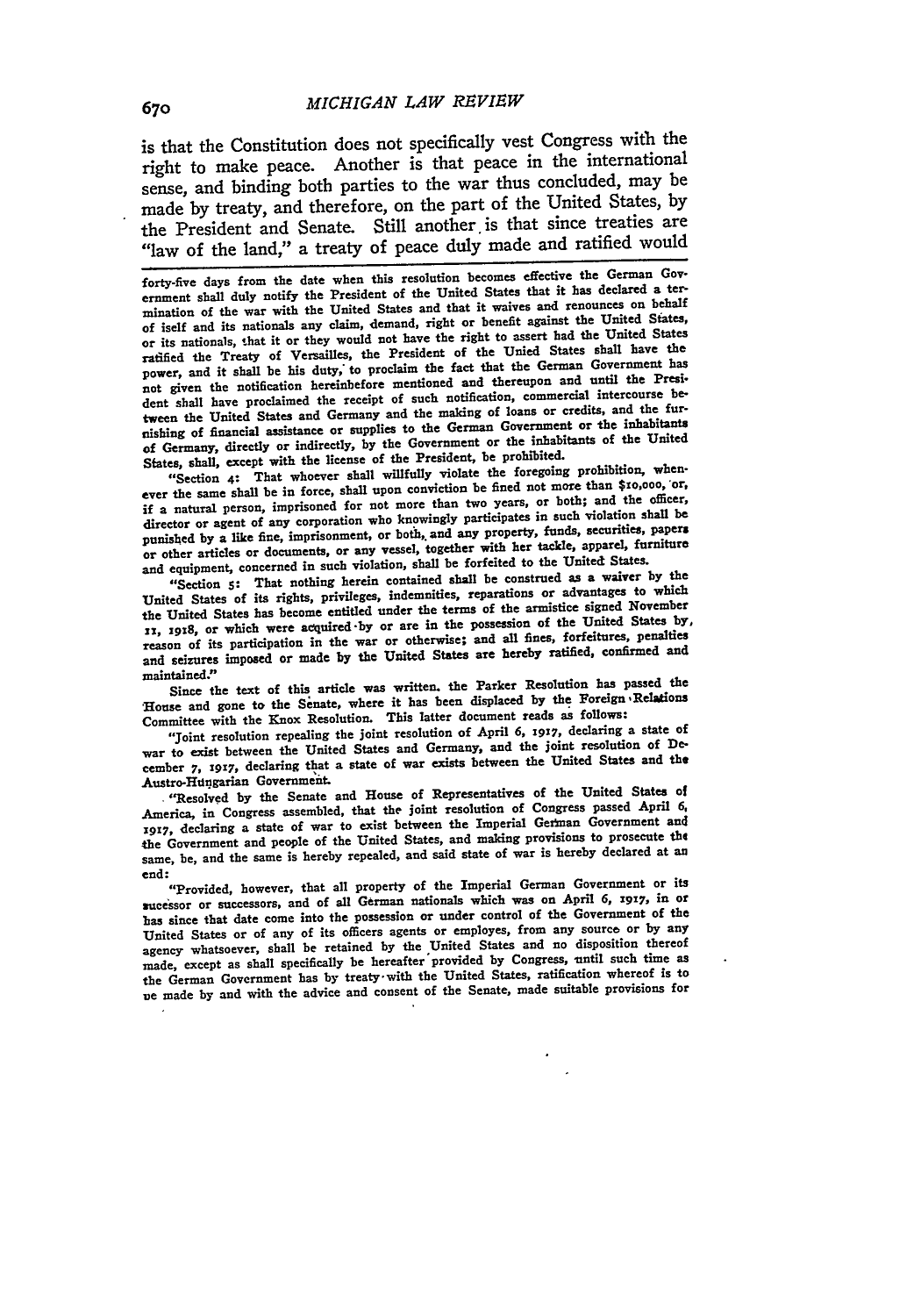establish for the United States peace in the domestic sense as well as in the international sense; in other words, a status of which the courts, the Executive, and all the agents of government would have henceforth to take due cognizance.

Yet these generally agreed facts do not take us very far. The mere fact that Congress is not specifically authorized to make peace

the satisfaction of all claims against the German Government of all persons wheresoever domiciled, who owe permanent allegiance to the United States, whether such persons have suffered through the acts of the German Government or its agents since July *31,* 1914, loss, damage or injury to persons or property, directly or indirectly through the ownership of shares **of** stock in German, American or other corporations, or otherwise, and until the German Government has given further undertakings and made provisions **by** treaty, **to** be ratified **by** and with the advice and consent of the Senate, for granting to persons owing permanent allegiance to the United States, most-favored nation treatment whether the same be national or otherwise, in **all** matters affecting residence, ousiness, profession, trade, navigation, commerce and industrial property rights, and conirming to the United States all fines, forfeitures, penalties and seizures imposed or made **by** the United States during the war, whether in respect to the property of the German Government or German nationals, and waiving any pecuniary claim based on events which occured at any time before the coming into force of such treaty, any existing treaty between the United States and Germany to the contrary notwithstanding.

"To these ends, and for the purpose **of** establishing fully friendly relations and commercial intercourse between the United States and Germany, the President is hereby requested immediately to open negotiations with the Government of Germany.

"Section 2: That in the interpretation of any provision relating to the date of the termination of the present war or of the present or existing emergebcy in any acts of Congress, joint resolutions or proclamations of the President containing provisions contingent upon the date of the termination of the war or of the present or existing emergency, the date when this resolution becomes effective, shall **be** construed and treated as the date of the termination of the war or of the present war or existing emergency, notwithstanding any provision in any act of Congress or joint resolution providing any other mode of determining the date of the termination of the war or of the present or existing emergency.

"Section **3:** That until **by** treaty or act or joint resolution of Congress it shall be determined otherwise, the United States, although it has not ratified the Treaty of Versailles, does not waive any of the rights, privileges, indemnities, reparations or advantages to which it and its nationals have become entitled under the terms of the armistice signed November **11. 1g8,** or any extensions or modifications thereof or which under the Treaty of Versailles have been stipulated for its benefit as one of the principal allied and associated powers and to which it is entitled.

"Section 4: That the joint resolution of Congress, approved December 7, 1917, declaring that a state of war exists between the Imperial and Royal Austro-Hungarian Government and the Government and people of the United States and making provisions to prosecute the same, be and the same is hereby repealed and said state of wai is hereby declared at an end, and the President is hereby requested immediately to open negotiations with the successor or successors of said Government for the purpose of establishing fully friendly relations and commercial intercourse between the United States and the governments and peoples of Austria and Hungary."

It will be observed that the Senate substitute does not contain the provision of the House resolution declaring a trade embargo penalty unless Germany accepts the resolution within forty-five days. Instead, it requests the President to open negotiations with Germany. For the rest the Constitutional problems raised **by** the two resolutions seem to be identical.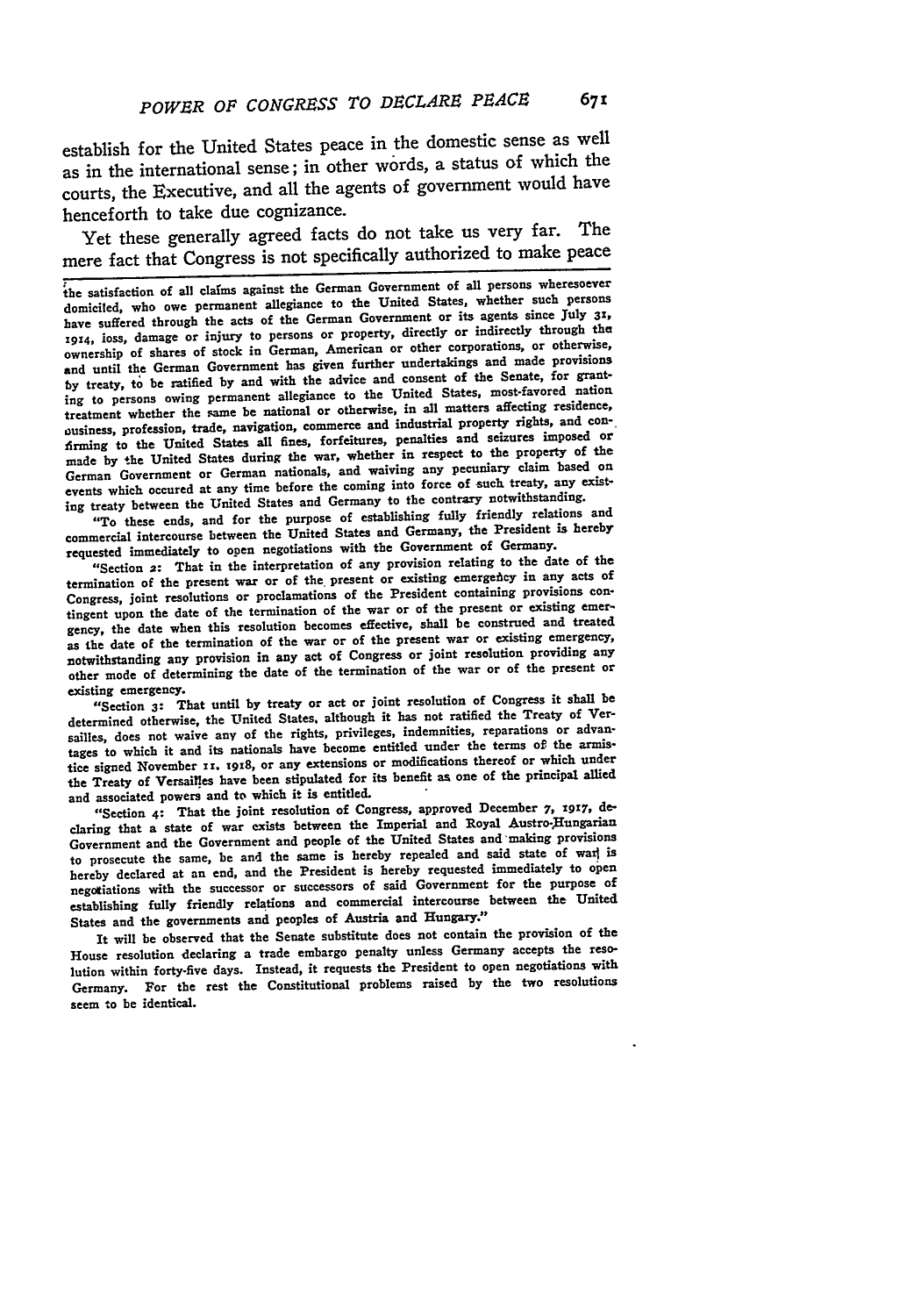does not prove that it does not possess powers in the exercise of which, on proper occasions, it may bring peace about. Congress was also denied by the Convention of 1787 the power to charter corporations;4 notwithstanding which it has repeatedly exercised this power, and has been sustained by the Supreme Court in so doing.<sup>5</sup> Nor, again, does the fact that peace, whether, domestic or international, may be, and ordinarily is, attained by the treaty route prove that **all** other roads thereto are closed. To cite some parallel cases: Certain businesses are subject to both the taxing power by Congress and to the police power of the States;<sup>6</sup> the penalties of offenses against the United States may be remitted either **by** presidential **am**nesty or congressional amnesty ;7 treaties may be abrogated, so far as the United States is concerned, both **by** act of Congress and **by** agreement between our Government and the other parties thereto **;'** certain international conventions may be entered into **by** the President alone, upon authorization **by** Congress, or **by** the President and Senate without such authorization;<sup>9</sup> restrictions upon the entry of aliens into the United States,"' may be imposed equally **by** treaty or **by** act of Congress, as may also certain regulations of foreign commerce.<sup>11</sup> In short, it frequently happens that the same legal result may be produced by very different powers of government; nor need this fact lead to confusion, since, as soon as any of the /competent powers has acted, the result is produced.

The contention that war may be ended in a way to determine the question for our own people and government only by the ratification of a treaty of peace might conceivably produce very curious results. The President, who is Commander-in-Chief of the Army and Navy, and a majority of both branches of Congress, which declares war and maintains the forces necessary for its prosecution, might desire peace and yet be unable to obtain it because a third of the Senate plus one Senator were contrary minded. Or our erstwhile antagonist might be the contrary minded one. Or the war might have resulted in the extinction of said antagonist.<sup>12</sup> Such, in

**<sup>s</sup>**See *McCray v. U. S., z95* **U. S.** *a7,* **and cases there cited.** *<sup>T</sup>*

- *\*The Head Money Cases,* **xx2 U. S. 58o.**
- *\*Field v. Clark,* **143 U. S. 649."**
- *1oFong Yue Ting v. U. S., 149* **U. S. 698, and cases there cited.**

*= Bartram v. Robertson, 122* **U.** *S. xx6, and Whitney v. Robertson, 124* **U. S.** *'9o.*

**"Indeed Senator Knox makes the point that our antagonist, the German Imperial Government, has been extinguished.**

**<sup>&#</sup>x27;4PAKRM,** *Op. cit.,* **II, pp. 6rs-6x6 (Sept. i4th). See also comment of Bradley,** *3.,* **n** *12* **Wall. 457, 460, 46.**

*<sup>5</sup>McCulloch v. Maryland,* 4 **Wheat. 316, is of course the leading case. See also** *Uxton v. North River Bridge Co., 153* **U. S. 5:2, and cases there cited.**

*Brown v. Walker, dxs* **U. S.** *s9x.*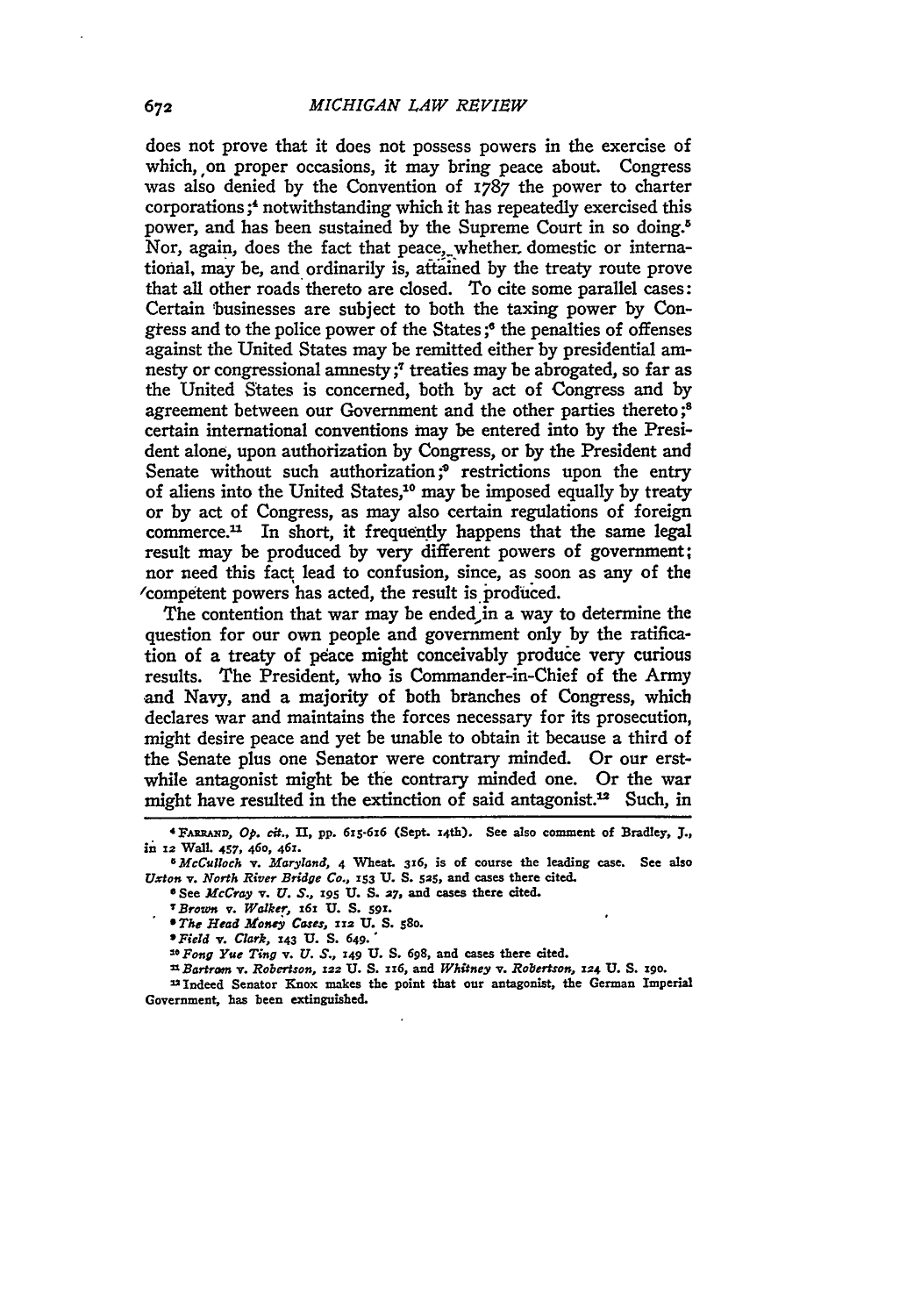fact, was the situation at the dose of the Civil War, which accordingly could not be brought to an end in the legal sense by a treaty of peace, albeit it was a public war in the fullest sense of the term."3

Neither general principles nor authority sanction any such anomaly. Congress may repeal or otherwise curtail the legal operation of any measure which it had the power to enact in the first place, though naturally it cannot repeal the acts already done under the. sanction of such measure while it was still operative. Congress cannot now invalidate, nor does it wish to, what was properly done by virtue of its declaration of war upon Germany; but it can withdraw its sanction from any further hostilities against our former foe, and this sanction is "war" in the legal sense. Likewise, it can require that in the future interpretation of any "provision relating to the termination of the present war or of the present or existing emergency in any" acts or resolutions of Congress or of any proclamations issued in pursuance thereof, the date when the now proposed resolution becomes effective "shall be construed and treated as the date of the termination of the war or of the present or existing emergency." **All** this upon the most obvious principles. As to authority, the following passage from COOLEY's PRINCIPLES OF CON-**STITUTIoNAL** LAW is pertinent:

> "Over political questions the courts have no authority, but must accept the determination of the political departments of the Government as conclusive. Such are the questions of the existence of war, the restoration of peace," etc.<sup>14</sup>

**By** "political departments" Cooley means the President and Congress.

But the proposed Porter Resolution has also a second purpose, namely, to force the German Government, by the threat of cutting off all commercial relations with it-relations which are now going on in the midst of "war" !- to proclaim the cessation on its part of hostilities against this country and the renunciation of any claims against this country which the German Government "would not have the right to assert had the United States ratified the Treaty of Versailles." This provision, at least, it will be contended, amounts to an attempt on the part of. Congress to usurp the treaty-making power. In fact, however, the proposal is grounded on the securest

l.

<sup>&#</sup>x27;2 *The Prize Cases,* 2 **Black 63S.**

**mP. 157 lard Ed.]**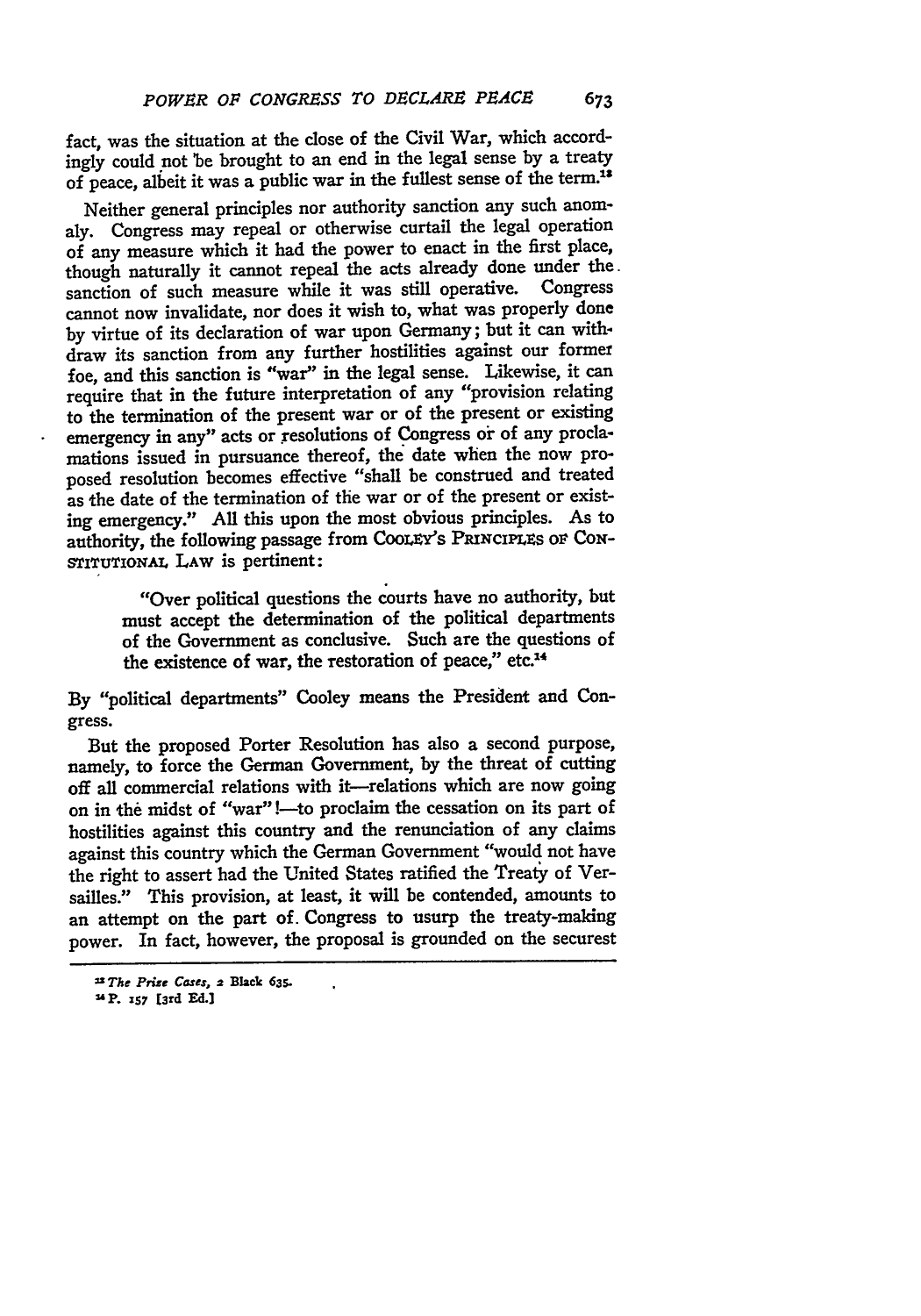of precedents, on Madison's Non-Intercourse Act,15 on the "reciprocally unjust" clause of the McKinley Tariff Act, which was sustained by the Supreme Court in the case of *Field v. Clark"* against the objection just recited, on the "maximum and minimum" clause of the Dingley Act, on the Canadian Reciprocity Act passed during President Taft's administration and at his special instance.<sup>17</sup> In all these cases Congress did just what it is proposing to **do** at the present moment; it was using its power to regulate "commerce with foreign nations" to induce certain concessions from those nations: And the way it went about the business was the same as that taken in the Porter resolution; it enacted certain conditional restrictions or relaxations upon American trade with the nations designed to be reached, such restrictions or relaxations to go into effect upon the ascertainment **by** the President of the existence of a certain set of facts described in the congressional act itself. Such legislation is called "contingent legislation," and the right of Congress to pass it by virtue of its control over foreign commerce has been as-9erted far too long to admit of its being successfully challenged today. Nor, again, is it any objection to such legislation that in carrying it out the President may be required to exercise his nowers of diplomatic negotiation. Whatever powers the President is vested with are always available, within constitutional limits, the better to enable him to discharge his constitutional duty to "take care that the laws be faithfully executed."18

Congress has the right, then, simply by virtue of its power to repeal its previous enactments, to declare hostilities with Germany to be at an end, and its declaration to this effect, once duly enacted, will be binding upon the Courts and the Executive alike. Also, it has the right, by virtue of its power to regulate "commerce with foreign nations" and to "pass all laws necessary and proper" to that end, to curtail or even to prohibit American trade with Germany, and this it may do either forthwith, or conditionally upon the occurrence or non-occurrence of certain events the ascertainment and proclamation of which may be left with the President. Both these propositions are sustained by analogy, principle, and authority, while the opposing view rests upon the fallacious supposition that since peace in a legal sense would undoubtedly ensue upon the ratification of a treaty of peace with Germany, a treaty of peace is the

**Sustained in** *Brig Aurora v. U. S.,* **7 Cranch. 382.**

**<sup>18</sup> See note 9,** *supra.*

**IT See W. H. Taft, "OuR CHiEr MAGiSTRATE," etc. (19z6), pp. xxx-zz2.**

**Is** *re Neogle,* **x35 U. S. r.**